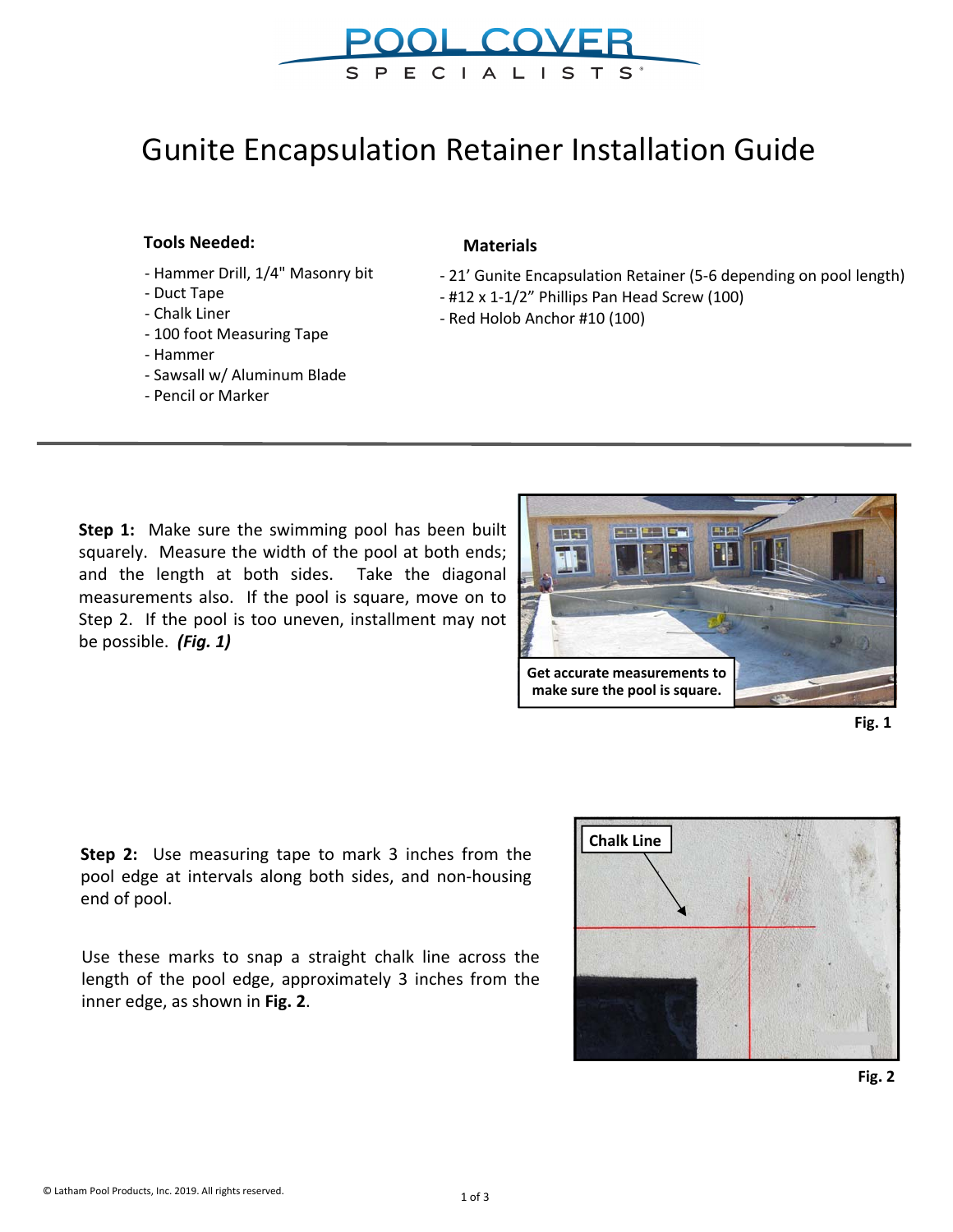**Step 3:** Lay two 21 foot encapsulation pieces into place, with back side lined up with chalk line. **Retainer should hang over inner edge of pool about 1- 1/2 inches.**

**Step 4:** The encapsulation on the right and left sides of the pool should run 3 inches beyond the inner edge of the non-housing end of the pool. Cut any extra length using the Sawsall. *(Fig. 3)*

**Step 5:** The encapsulation should extend about 3/4 of an inch into the mechanism housing. *(Fig. 4)*

© Latham Pool Products, Inc. 2019. All rights reserved.







**Step 6:** At all encapsulation splice points use a piece of track and a shim to splice the two pieces tightly together.

**Step 7:** To anchor the encapsulation to the pool wall, use a Hammer Drill with a 1/4" masonry bit. Start at the non-housing end of the pool and drill one hole through the center line of the encapsulation and into the pool wall. Combine a #12 x 1-1/2" Phillips Screw with a Red Holob Anchor #10 and insert through the drilled hole and into the concrete beneath. *(Fig. 5)*